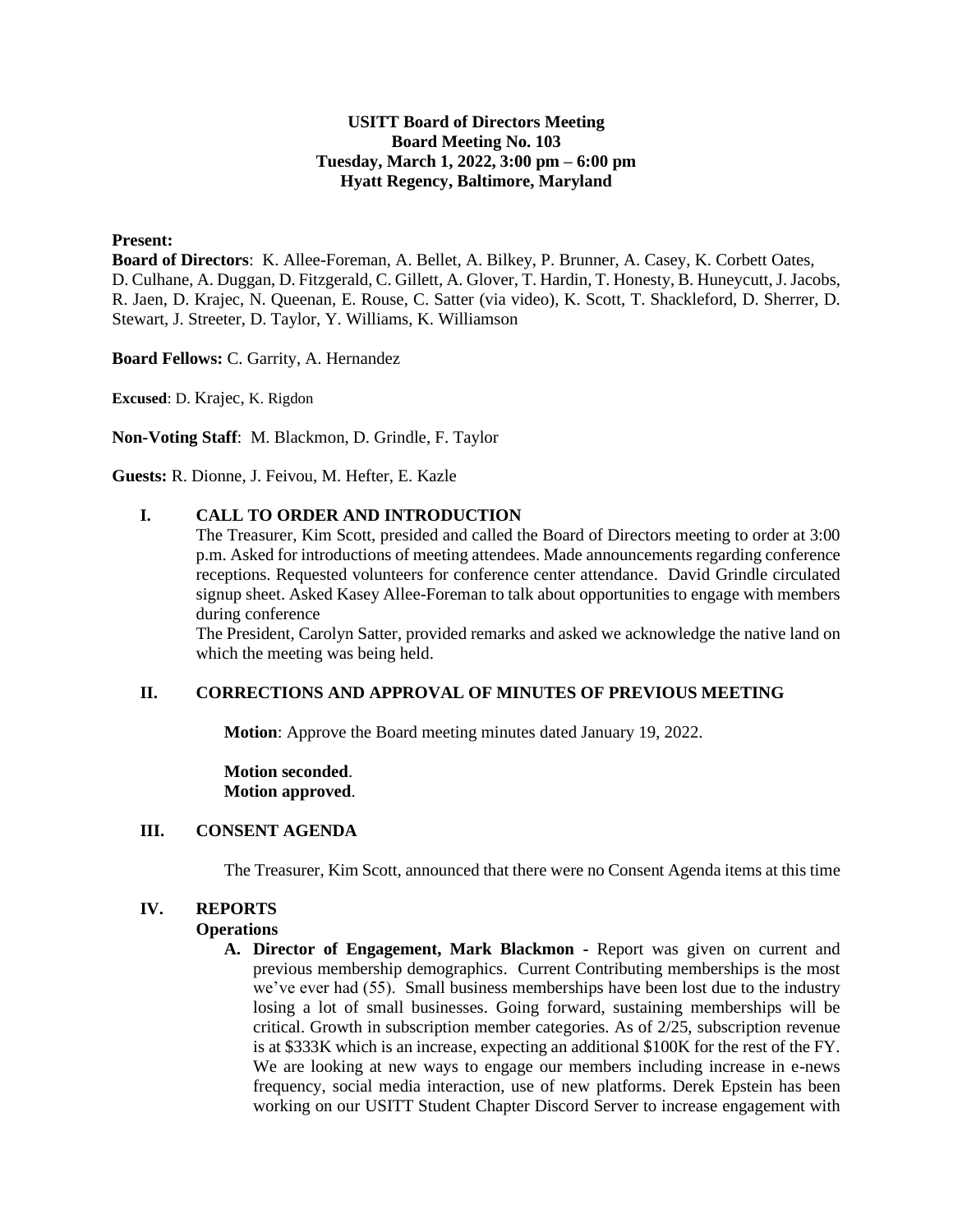younger members, lighting designers, stage managers, projection technicians, Midwest regional section being most active. Working to target the staff responsibilities to maximize current resources – to engage with members where they are. Plan for next year to reimagine what the institute is, we will commit to re-examining all facets of membership, define and re-define role of Organizational members and their needs, define and communicate the value proposition of being a member at any level. Pandemic has revealed a stagnant membership value proposition. Save the Date – for St. Louis. Discussion pursued. Mark asked Annemarie Duggan to talk about the efforts in working with Organizational Members. Focus Group was held with Org. members; major take-away was no pathway for technicians into the workforce – how can USITT bridge that path. Sections have been impacted due to pandemic; we are supporting their efforts to restructure. Young professionals have fallen off – considering a bridge membership after graduate college. Discussion pursued.

- **B. Director of Finance, Fran Taylor** Discussed where we are trying to take the financial operations going forward to include growth, efficiency, and audit compliance. Main project has been FY 23 budget using zero based budget process to focus in on cost-savings. Will also look at capital spending especially in the area of PQ23. Looking at re-structure of budget accounts to align our process with requirements of budget stakeholders. Working with our audit committee to develop a more efficient process and bring fieldwork duties into the national office to reduce cost. Finance committee requested that we develop a new detailed restricted funds sources and uses report. Stated that USITT is behind on automation of processes; working with staff, our bankers, and others to automate financial processes and workflows**,** ensuring platforms are secure and align with our system of internal controls. Goal of 95% participation in automated payments. Discussion pursued. David Grindle mentioned work is ongoing across the organization for the FY23 budget.
- **C. Backstage Exam, Dana Taylor** Visit to Nashville went well. Finished pre and post test, set a cut score for the test with our SME's so ready to go forward. Formal rollout planned for the fall. Exciting to work on this being an outgrowth of eSet and finding an additional use of the work completed over the last 12-15 years with ESTA.
- **D. Special Exhibits** Executive Director, David Grindle, mentioned special exhibits work with Jim Streeter for longer lifespans of exhibits and capitalizing costs. Eight emerging creatives in the expo this year. David Tidwell, who teaches at NC A&T University, has an amazing collection of historical rendering on display in the expo hall. Connected David with Eileen our TD&T editor to use that collection for articles developed around designers and their styles of the renderings. Thanks to Beth Martell and folks at DLR and Towson and Shepard provided an exhibit that Shephard is permanently storing in Baltimore warehouses. The DLR group developed an exhibit around ADA standards as part of our commitments to inclusion. Sections, members, and other associations can use/rent this exhibit. Jim Streeter mentioned a stage manager paperwork history exhibit this year – also working with Publications on an exhibit of the designs of August Wilson
- **E. Education and Training, David Grindle** -277 sessions and events conference has been scaled down. 815 seats for hands on learning – over 1,000 people on waiting list. Tammy Honesty talked more on Education and planning for next year's conference. Formed three working groups for next year planning. The Thematic Working Group was charged with the thematic picture of Education and training programming in concert with our core values, mission and vision. Came up with four words: Thresholds – defining, crossing and advancing, which reflect our core values of inclusion, excellence and responsibility. Has shared this information with Commissions.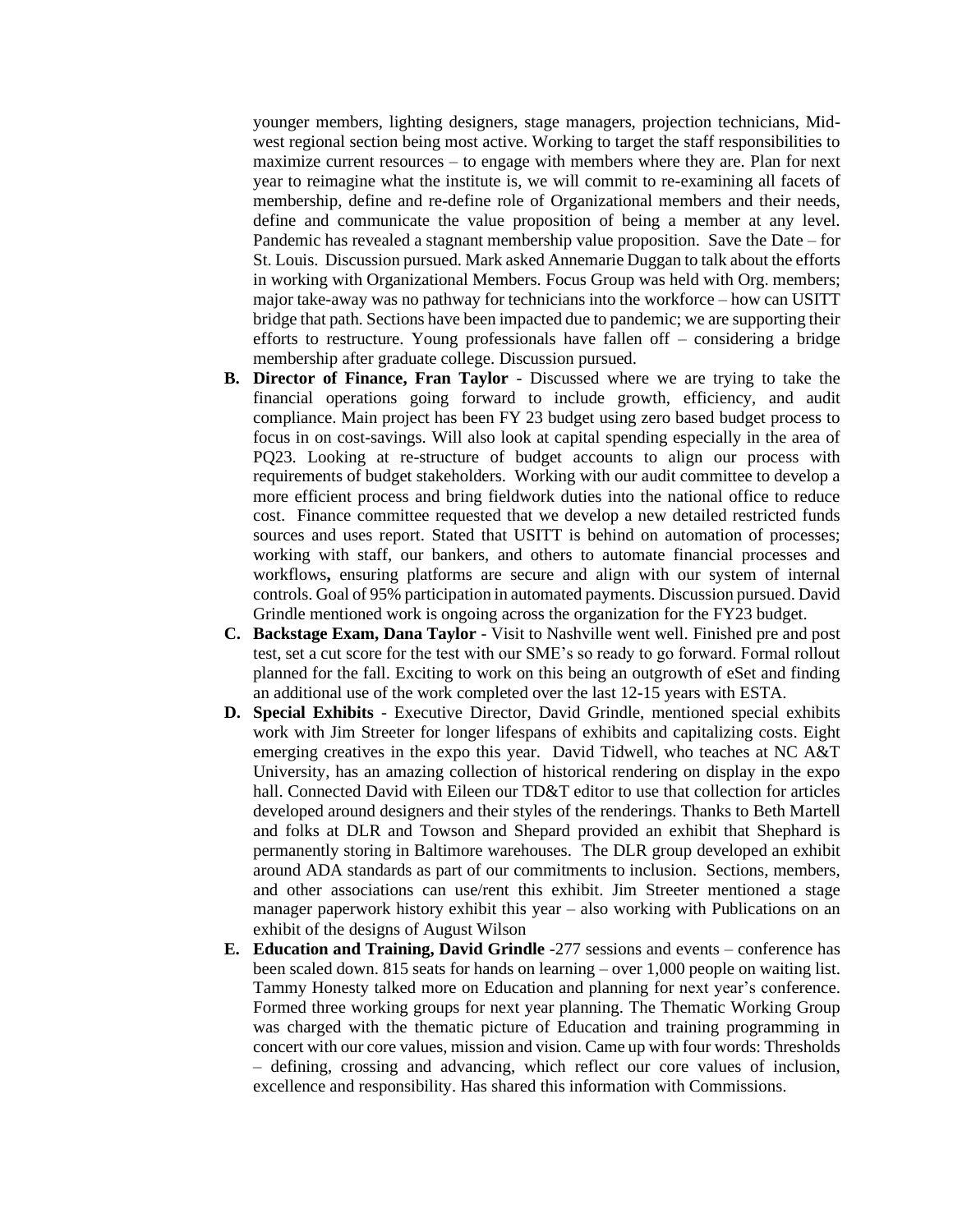**F. Executive Director, David Grindle -** discussed work that has been done various staff and committees in developing the roles and responsibilities of the Director of Inclusion position. A job description has been drafted and shared. Plan is to fill the position in FY23. Another staff position has been included in the FY23 budget – an Administrative Assistant in the National office to be hired locally. Discussion pursued.

# **Governance**

- **G. VP of Commissions, Ashley Bellet -** Continuing conversations regarding the structure of leadership in Commissions to evaluate how they can better serve the membership at large and the functioning of the Institute. Conversations came up as a result of Bylaws discussion and difficulty in recruiting and maintaining leadership positions in Commissions. Reported on effectiveness of Commissions using eShow platform and navigating presenter funding packages. Discussion pursued.
- **H. VP of Publications, Rafael Jaen** Provided updates of upcoming conference activities. Provided updates on Backstage series. Thanked various Board members for their individual support and for helping to push Publications committee forward. Announced worked with Eileen for TD&T authors, including Portfolio edition. Reported that the committee is restructuring to be a representative Committee of the Corporation. Working on improvements to functionality of the automated awards rating system. Pubs Manual Companion (PMC) – committee formed to review and bring companion up to date with the bylaws. Reported our interns work on our mission and vision and values; developing a statement for the Pubs committee to be shared with Board when completed.
- **I. USITT TSDCA –** Executive Director, David Grindle, brought action item back to the Board for movement. TSDCA and USITT have been working on these guidelines for a couple of years and they have been submitted to the membership of both organizations for review and changes have been made from that feedback. When they were submitted to the board at an earlier meeting concern were made about some diversity issues within the recommendations. We took those issues to heart and changes were made. I then worked with the EDI Committee of USITT to get it reviewed. They did so and offered some suggestions. The creators made those alterations, and we have a document that we feel is complete.

**Motion:** Approve the USITT/TSDCA Sound Documentation Recommend Practice as revised per Board Request.

### **Motion seconded.**

**Amended Motion –** send document back to sound commission in kindness working with Dana and Kimberly, experts in the field, to help the sound commission move this forward for the incredible work they have done to ensure when we put USITT's name on it we are clear from legal harm.

# **Motion seconded. Motion approved.**

**J. Sexual Harassment Working Group –** President, Carolyn Satter, asked Bryan Huneycutt to report on the sexual harassment working group report. The Sexual Harassment Working Group adapted the policies offered by the Societies Consortium for Sexual Harassment in STEMM to address USITT issues, needs and concerns.